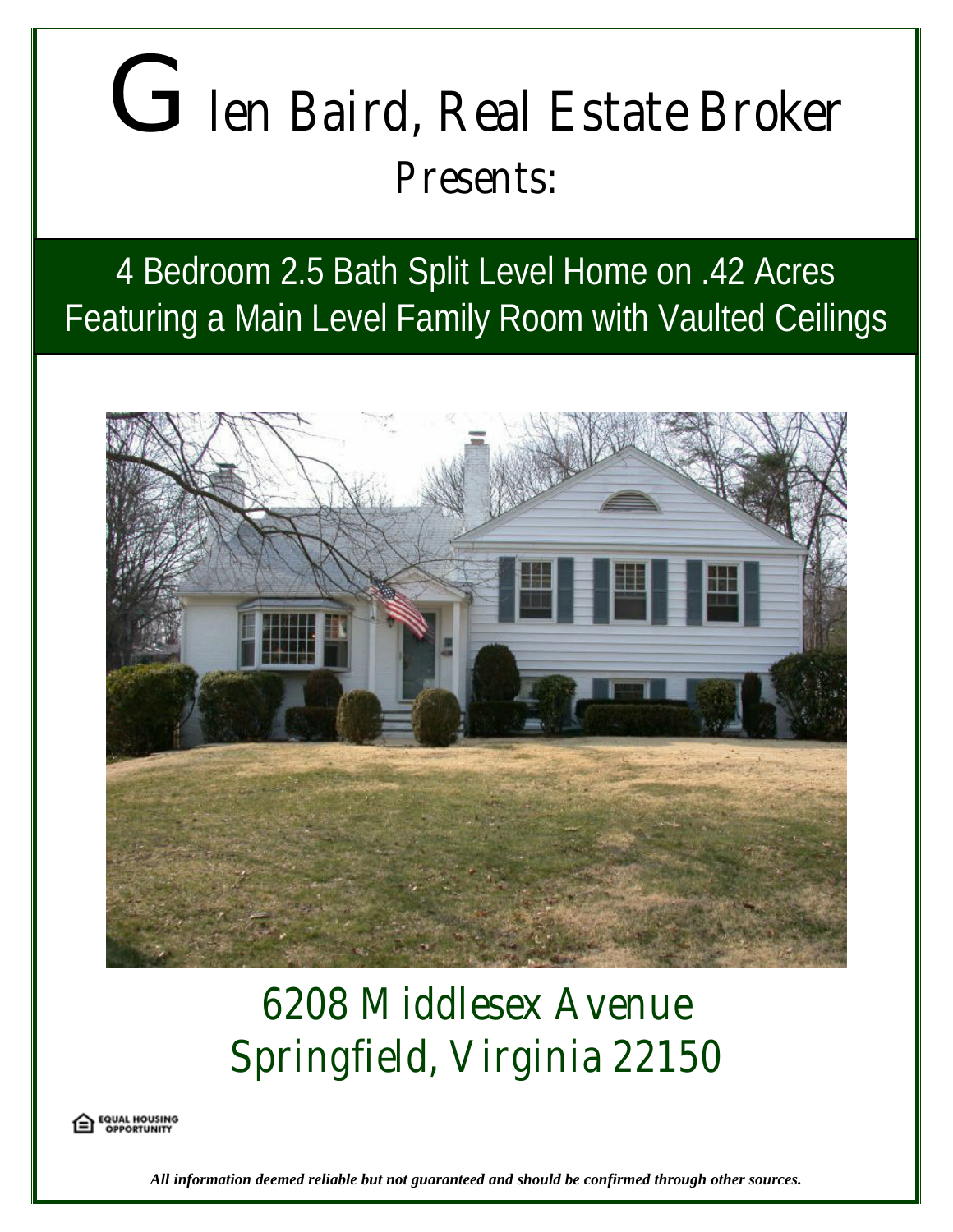

## **I***nterior Features*

- Living room with wood burning fireplace and bay window
- û Chair rail molding in dining room
- Hardwood floors in entry, dining room, living room, family room, and upper level 1
- Pass-through from dining room to kitchen
- Main level family room with vaulted ceiling, palladian windows, and skylights
- Sliding glass doors from family room to deck
- 4 Large bedrooms
- û 2.5 Bathrooms
- û Ceramic tile in bathroom
- û Finished recreation room
- Full bath and den on lower level
- Fourth bedroom loft on upper level 2
- Built-in bookcases in loft/bedroom
- Replacement double pane windows



- Upgraded cabinets
- Stainless steel sink
- Laminate flooring
- û Breakfast bar with seating room for four
- Ceiling fan
- Wall oven
- Cooktop
- Updated appliances
- Abundant food storage in kitchen pantry
- **·** Generous cabinet space û



- Large .42 acre lot
- Fenced rear yard
- **·** Spacious ground level deck
- Hot tub
- û Gas heat
- 1 Block from Lake Accotink Park
- û Convenient to Route 95, Franconia Springfield Parkway, Old Keene Mill Road, Springfield Mall, Shopping, and much more

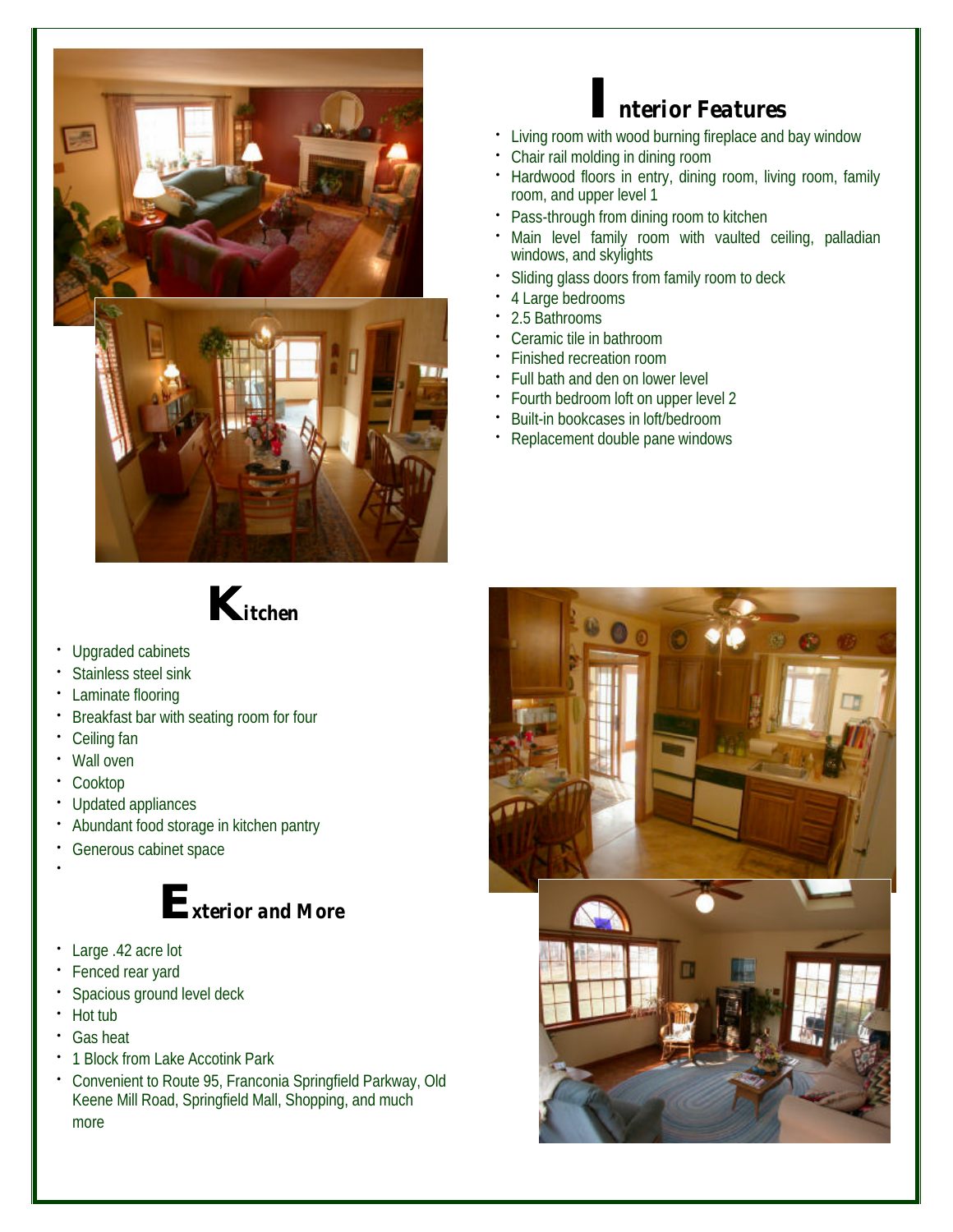**Address**: 6208 MIDDLESEX AVE **List Price: \$379,000 Postal City**: SPRINGFIELD **State**: VA **Zip Code**: 22150-4130 **Class**: Residential **Ownership**: Fee Simple, Sale **Listing Type**: Modified/Excl **Legal Subdivision**: SPRINGFIELD **Advertised Subdivision**: SPRINGFIELD **Old Map**: 22D9 **TBM Map**: 1064B5 **Area**: 8-4 **Lot Size**: 18398 **Tax ID#:** 80-3-2-74-3 **Total Tax**: \$3,064 **Tax Year**: 2002 **Age**: 45 **Year Built**: 1958 **HOA Fee**: None **Style**: Split Level **Type**: Detached **TH Type**: **#Lvls**: 4 **#Fpl**: 1 **INTERIOR Total Main Upper 1 Upper 2 Lower 1 Lower 2 SCHOOLS** Bedrooms 4 0 3 1 0 0 **Elementary School**: CRESTWOOD Full Baths 2 0 1 0 1 0 **Middle School**: KEY Half Baths 1 0 1 0 0 0 **High School**: LEE  **Room sizes are approximate Room Dimensions Level Flooring Fireplace** Living Room: 20x14 Main Wood Wood Burning Dining Room: 11x11 Main Main Wood Bedroom-Master: 14x11 Upper 1 Wood Bedroom-Second: 11x10 Upper 1 Wood Under Carpet Bedroom-Third: 11x10 Upper 1 Wood Under Carpet Bedroom-Fourth: 14x12 Upper 2 Carpet Kitchen: 11x10 Main Laminate Recreation Room: 20x12 Lower 1 Carpet Family Room: 18x12 Main Main Wood Den: 11x10 Lower 1 Vinyl Other Room 1: 10x9 Lower 1 Vinyl **Other Rooms**: Family Room, Lndry-Sep Rm, Recreation Room, Utility Room **Main Entrance**: Living RoomInterior Style: Floor Plan-Traditional **Dining/Kitchen**: Fam Rm Off Kit, Kit-Breakfast Bar, Sep Dining Rm **Appliances**: Cooktop, Dishwasher, Disposal, Dryer, Exhaust Fan, Oven-Wall, Range hood **Amenities**: FP Mantels, Shades/Blinds, Wood Floors, W/W Carpeting **Windows/Doors**: Bay/Bow Wind, French Doors, Palladian Windows, Skylight(s), Sliding Glass Dr **Walls/Ceilings**: Vaulted Ceilings, Dry Wall **Basement: Yes Basement Type: Fully Finished, Partial <b>Basement Entrance**: Connect Stair, Rear Entrance Stairs **SQFT - Tot Fin**: 2541 **Above Grade Fin / Unfin**: 2166 / 0 **Below Grade Fin / Unfin**: 375 / 0 **Directions**: I95 S, WEST ON OLD KEENE MILL RD, R ON HANOVER, L ON FALMOUTH, L ON KENTLAND, R ON MENDOTA, L ON MIDDLESEX TO HOME ON RIGHT **Remarks**: Tremendous .42 acre lot with fenced backyard. 4 Level Split w/ 4 Bedrooms and 2.5 Baths. Hardwood floors in living room, dining room, and bedrooms 1-3. Main level family room w/ vaulted ceilings, palladian windows, and 2 sets of sliding glass doors. Updated kitchen w/ breakfast bar with seating room for four. Finished lower level with Rec. room, den, & laundry room. Wood burning fireplace in living room. Extended driveway with room for 4+ Cars. Pool Membership Available. Efficient Gas Utilities. Photos at: www.nvahomes.com/middlesex **EXTERIOR Exterior**: Deck, Fenced - Rear, Hot Tub, Sidewalks **Exterior Construction**: Brick and Siding Roofing: Shingle-Asphalt **Other Buildings**: Shed **New Construction**: N **Lot Size**: 18398 **Acres**: 0.42 **Topography**: Level **PARKING**: Drvwy/Off Str **Property Condition**: Shows Well **UTILITIES Heating System**: Forced Air, Baseboard **Heating Fuel**: Natural Gas, Electric **Hot Water**: Natural Gas **Water**: Public **Cooling Fuel**: Electric **Sewer/Septic**: Public Sewer **Cooling System**: Ceiling Fan(s), Central A/C **FINANCIAL INFORMATION County**: \$3,061 **Total Taxes**: \$3,064 **Land**: \$60,000 **Improvements**: \$192,995 **Yr Assessed**: 2002 **Tax Year**: 2002 **Special Tax Assessment**: \$3 **Tot Tax Assessment**: \$252,995 **Possession**: Settlement, 61-90 Days CD **Community Amenities**: Pool Mem Available **Documents**: Lead Base Paint **LEGAL INFORMATION Lot**: 3 **Block/Square**: 74 **Section**: 23 **Folio#:** 803 **Zoning Code**: 130 **Disclosures**: Prop Disclaimer

**Listing Agent Name: GLEN BAIRD Home Phone: 703-691-8419 Home Fax: 703-691-1165 Broker Name: INFINITY REALTY INT'L, INC. Broker Address: 11130 MAIN STREET, FAIRFAX, VA 22030 703-691-8419**

**Visit us at www.nvahomes.com/middlesex Your home sold for never more than 4% Total Commission**